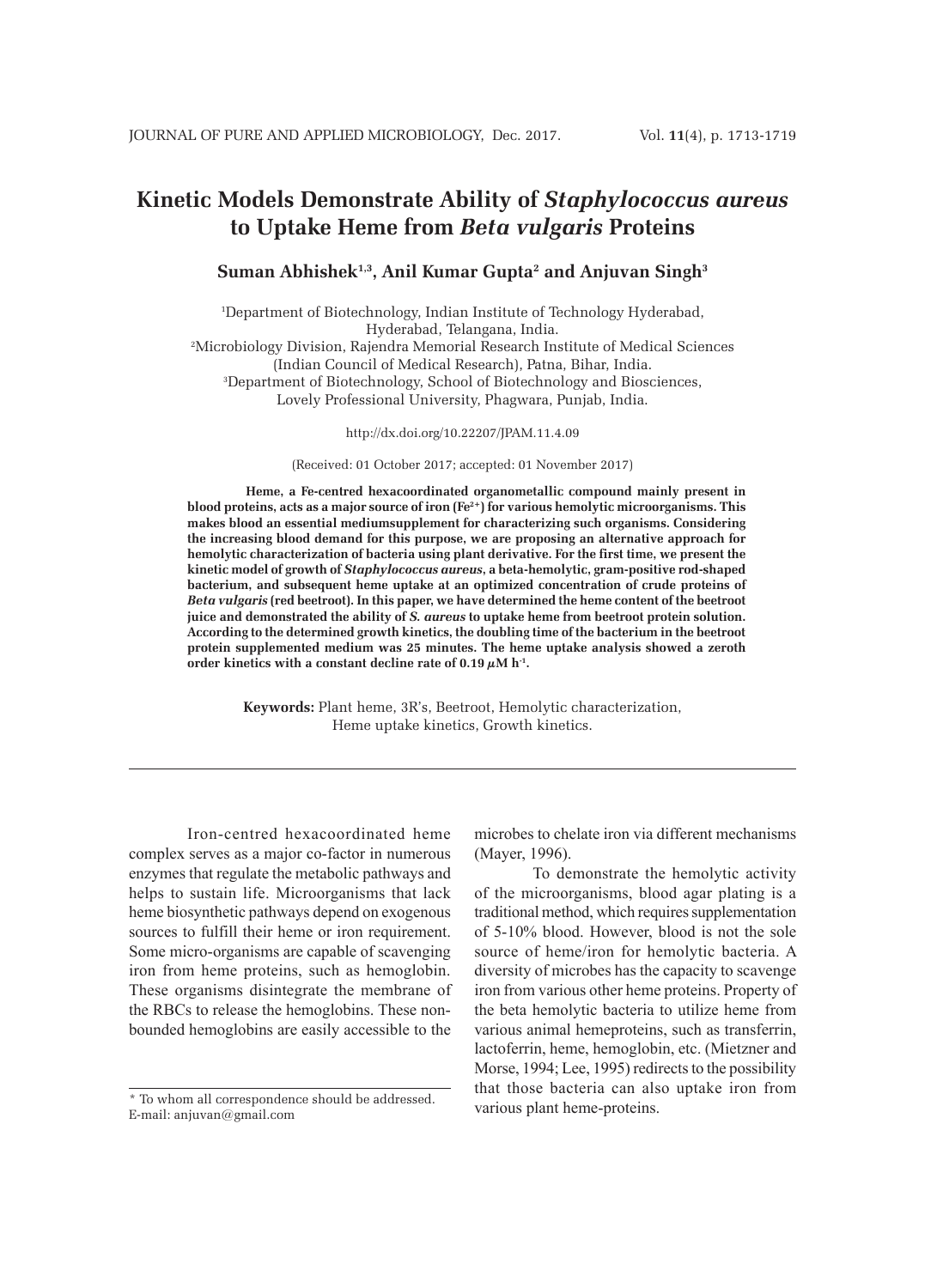Furthermore, the increasing blood demand is fulfilled by harvesting 15-20% of the total blood volume from several animals (like goats, sheep, pigs, etc.; Gratten *et al*, 1994; Animal Welfare Advisory Committee NZ, 1996; Anand *et al*., 2000; Russell *et al*., 2006) on a large scale, annually. The annual increase in this data is a matter of high ethical concern. The use of blood incurs various drawbacks in culture, such as expensiveness; contamination of viruses, Mycoplasma, etc.; batch variation (DeGraw *et al*, 1979; Hill, 1984; Whitney *et al*., 2003); difficulty in sterilization; limited shelf-life; high demand to supply ratio; safety-, regulatory- and ethical- issues (Malikides *et al*., 2000; Malikides *et al*, 2001); cause damage to the environment; incompatibility of blood with bacterial growth (Krumwiede and Kuttner, 1938); source of development of multi-drug resistant (MDR) strains; etc. (Suman *et al*., 2015). It seems paradoxical to use blood during *in vitro* studies in favor of 3R's principle. Considering these shortcomings of supplementing blood in basal medium for bacteria, it becomes necessary to promote the 3R's principle in a new way (Russell and Burch, 1959; Balls *et al*., 1995).In this paper, we are proposing an alternate approach to demonstrate the ability of hemolytic bacteria to uptake heme from plant derivatives.

Here, we are demonstrating the same using proteins from *Beta vulgaris* (red beetroot; family Amaranthaceae), which is usually grown for the commercial and feeding purpose. It has been demonstrated that non-symbiotic hemoglobin is predominantly expressed in different parts of beetroot, including leaves and roots and has structural similarity to neuroglobin, a hexacoordinated Fe-centred hemoglobin present in thebrain (Leiva-Eriksson *et al*., 2014).

In progression toward alternatives to the use of animals or animal products in experimentation, this work opens a wide scope and novel trend for researchers to use and further evolve the technique of characterizing hemolytic bacteria using plant derivatives.

# **MATERIALS AND METHOD**

#### **Plant material**

Crude juice and proteins isolated from the crude juice of red beetroot (*Beta vulgaris* L.,

J PURE APPL MICROBIO*,* **11**(4), DECEMBER 2017.

family - Amaranthaceae) was used in the study. **Collection of beetroot**

From the botanical garden in Jalandhar, Punjab, 500 grams of fresh and dark red beetroot without any observable sign of infection, was bought and kept in water for overnight at 4°C.

# **Preparation of beetroot juice**

After washing twice with running tap water and distilled water,200g red beetroot was grated mechanically and ground using a domestic electric grinder at low to medium speed for 2-3 minutes repeatedly for 5-6 times, meanwhile refrigerating it at 4°C for 5 minutes post-operation. The fluidized slurry, thus obtained, was strained through a muslin cloth to remove the large solid materials. The filtrate was, then, kept at 4°C for overnight, to precipitate cold-insoluble materials. The filtrate was then centrifuged at 9400×*g* for 20 minutes at 4°C to sediment the suspending particles. The supernatant was filtered using Whatman filter paper (porosity 1.5 µm). The filtrate was sterilized using vacuum-filter (porosity  $0.45 \mu m$ ) and  $0.22 \mu m$  syringe filter, under aseptic condition, collected and stored at 4°C.

#### **Media preparation**

Mannitol salt agar was prepared by dissolving 110g HiVeg™ Mannitol salt agar (HiMedia) in 1000ml distilled water.

Nutrient broth (w/ 7.5% NaCl) was prepared by dissolving the ingredients listed in table 1:

# **Bacterium used**

The strain of *Staphylococcus aureus*  (MTCC 740), was used for this study. It was maintained on freshly prepared Mannitol Salt Agar plate in triplicate and incubated at 37°C for 48 hours. Then, the cultures were stored at 4°C, till further use.

# **Clonal growth of** *S. aureus***on beetroot juice agar**

Beetroot juice agar consisted autoclaved 1% (w/v) agar solution (Agar Powder; HiMedia) and beetroot juice  $(10\%, v/v)$  which was supplemented just before solidification of the agar solution. The plates were inoculated with the maintained *S. aureus* culture and incubated for 24h at 37°C.

# **Quantification of heme in beetroot juice**

The concentration of heme in beetroot juice was determined using QuantiChrom™ Heme Assay Kit (DIHM-250; Bioassay systems) in a 96-well microtiter plate, following the procedure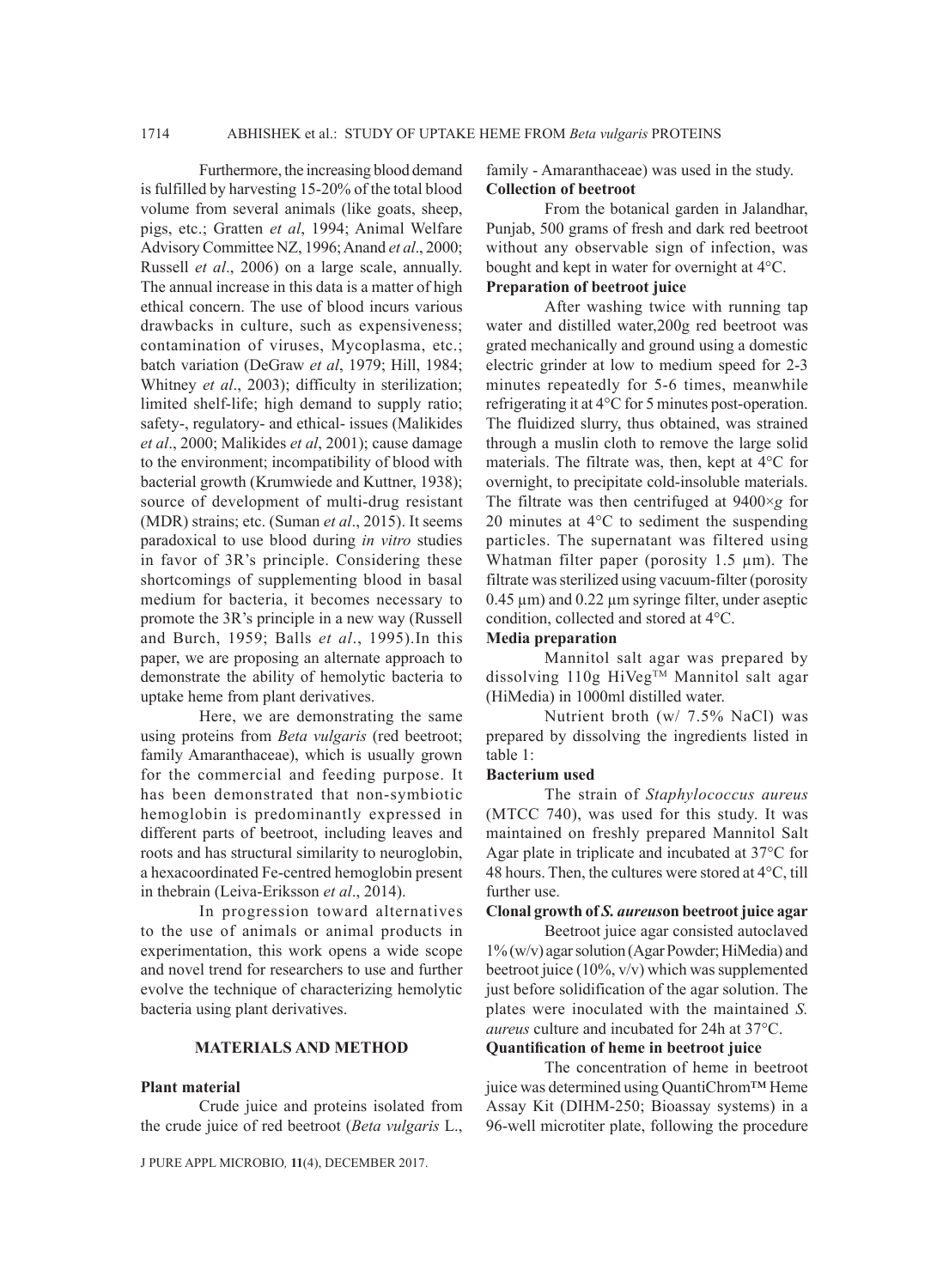provided along with the kit. (Supplementary file 1, section A).

#### **Purification of beetroot juice proteins**

The protein content in the beetroot was purified using ammonium sulfate precipitation method (Wingfield, 2001). Solid (NH<sub>4</sub>)<sub>2</sub>SO<sub>4</sub>(66.82g) was added in 100ml of beetroot juice to achieve 95% saturation at 4°C(http://encorbio.com/ protocols/AM-SO4.htm)and kept on amagnetic stirrer at slowstirring rate for 6h. pH of the solution was maintained at 7.0 using 10N NaOH. The protein suspension, thus obtained, was centrifuged at 9400×g for 15 min. and the pellet was dissolved in 20ml of 0.1M PBS (pH 7.0). The solution was dialyzed against 0.1M PBS (pH 7.0) using a dialysis membrane (LA 387-5MT; HiMedia) at 4°C.Post-dialysis the solution was collected in a sterile falcon tube and stored at 4°C.

## **Protein estimation assay**

The concentration of the proteins in the solution from the beetroot juice was estimated by Lowry's method. (Supplementary file 1, section B). **Growth of** *S. aureus* **at different concentration of beetroot protein**

Two different sets of nutrient broth (table 1) were taken. The first set (experimental medium) was supplemented with 7 different concentrations (i.e. 60, 30, 15, 7.5, 3.75, 1.88 and 0.94 µg/ml) of beetroot proteins. The other set (control medium) was kept as such. As shown in figure 1, in separate 7 rows of the first 6 consecutive columns of a 96-well microtiter plate (12 columns x 8 rows), 100µl of the experimental medium was taken. In the first 6 columns of the last row, 100µl of the control medium was taken. In all the rows of first 3 columns,100µl of the bacterial culture (OD=0.3) was inoculated. This diluted the protein concentration in the experimental medium by half (i.e. 30, 15, 7.5, 3.75, 1.88, 0.94, 0.47 µg/ ml, respectively). In all the rows of the next

**Table 1.** Composition of Nutrient broth (w/ 7.5% NaCl):

| Ingredient                                 | Amount $(g/L)$ |
|--------------------------------------------|----------------|
| Bacteriological peptone                    | 5.00           |
| Sodium Chloride                            | 75.00          |
| Beef extract                               | 1.50           |
| Yeast extract                              | 1.50           |
| Final pH (at $25^{\circ}$ C) 7.4 $\pm$ 0.2 |                |

three columns, 100µl nutrient broth was added to equalize the total volume  $(200\mu l)$  and the protein concentrations in the experimental and the control medium. The plate was sealed and incubated at 37°C for 24h followed by spectrophotometry (at 600nm wavelength).

The percentage relative growth was determined using the equation:

% Relative growth = 
$$
\frac{\Delta A(exp.) - \Delta A(control)}{\Delta A(control)}
$$

Where,

 $\Delta A(exp.) = OD$  of experimental culture – OD of experimental blank

 $\Delta A$ (control) = OD of control culture – OD of control blank

Here, the term percentage relative growth indicates the difference between the bacterial concentrations (as optical density at 600nm) in the experimental and the control sets with respect to the control set. The protein concentration at which maximum relative growth was observed was considered as the optimum concentration and used in further experimentation.

# **Evaluation of growth kinetics of** *S. aureus*

In two flasks, each containing 50ml nutrient broth (table 1) enriched with 6µg/ml beetroot protein (optimized conc.), 1ml of prepared inoculum of *S. aureus* culture  $(OD = 0.2 \pm 0.01)$ was inoculated. From each flask, 5ml culture was collected and OD (at 600nm wavelength) was determined against the same un-inoculated enriched medium composition. The observed OD was 0.004. At a regular interval of 1 hour, for next 8 hours, 1ml sample from each flask was collected in separate sterile eppendorf tubes



**Fig. 1.** Experimentation in microtiter plate. Different colours indicate different sets (as described in the legend). Protein conc. in the medium is indicated on the left-hand side of the table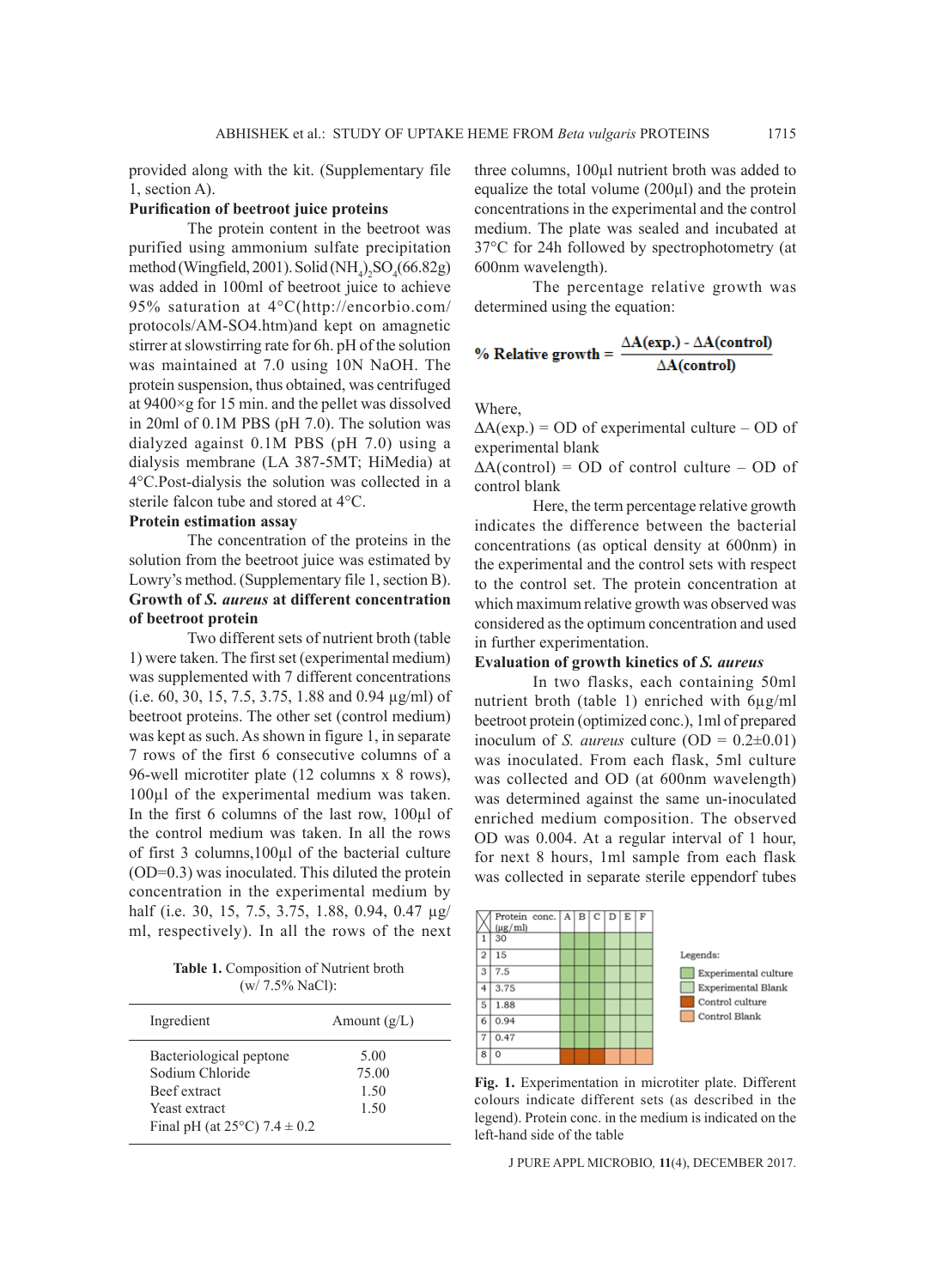(2ml) and centrifuged at 2500rpm for 10 min. The supernatants were collected in separate sterile eppendorf tubes and kept at  $4^{\circ}$ C to determine the remaining heme concentration. The pellets (cells) were washed twice with 7.5% NaCl solution, resuspended in 1ml solution of 7.5% NaCl and OD at 600nm wavelength was determined against sterile 7.5% NaCl solution.

The cell concentration was calculated from OD using the following equation (Rasigade *et al*., 2011) and the growth curve of OD or cell conc. (Y-axis) vs. time (X-axis) was plotted:

> Cell conc. (cells/ml) =  $OD (600nm)$  $\times$  10<sup>9</sup>  $\times$  Dilution factor

# **Evaluation of heme utilization kinetics for** *S. aureus*

The concentration of heme in the stored culture supernatant was determined as mentioned



agar

in section 2.7 (Supplementary file 1, A). The curve between the heme conc.  $(\mu M; Y\text{-axis})$  and time (h; X-axis) was plotted. The curve showed the heme conc. that remained in the culture with respect to time.

## **Statistical analysis**

All the statistical analysis (mean, standard deviation, t-test, correlation, etc.) were done using GraphPad Prism v5.0 for Windows.

### **RESULTS AND DISCUSSION**

#### **Yield of beetroot juice**

Processing of beetroot yielded 0.5 liters of juice per kilogram of beetroot.

#### **Clonal growth of** *S. aureus* **on beetroot juice agar**

On beetroot juice agar, good growth (>70 cfu) was observed (Fig. 2). Promotion of clonal growth of *S. aureus* in beetroot juice agar revealed that the juice contains sufficient nutrients required by the bacterium. This strengthened our hypothesis that the proteins of beetroot juice may also do the same.

#### **Quantification of heme in beetroot juice**

The estimated molar concentration of heme (Mol. Wt.  $= 616.487$  g/mol) in the beetroot juice was 177.11µM, equivalent to 109.186µg/ml (for estimation and calculation refer section C of Supplementary file 1).

#### **Protein estimation**

Based on the plotted BSA standard curve ( $y = 0.0024x + 0.0006$ ; R<sup>2</sup> = 0.9997; **Fig. 2.** Colony formation by *S. aureus* on beetroot juice  $y = 0.0024x + 0.0000$ ,  $K = 0.9997$ , <br> $y =$  absorbance at 750nm,  $x =$  conc. of BSA



**Fig. 3.** Percentage relative growth of *S. aureus* at different conc. of beetroot proteins. Maximum growth of 57% was observed at 7.5µg/ml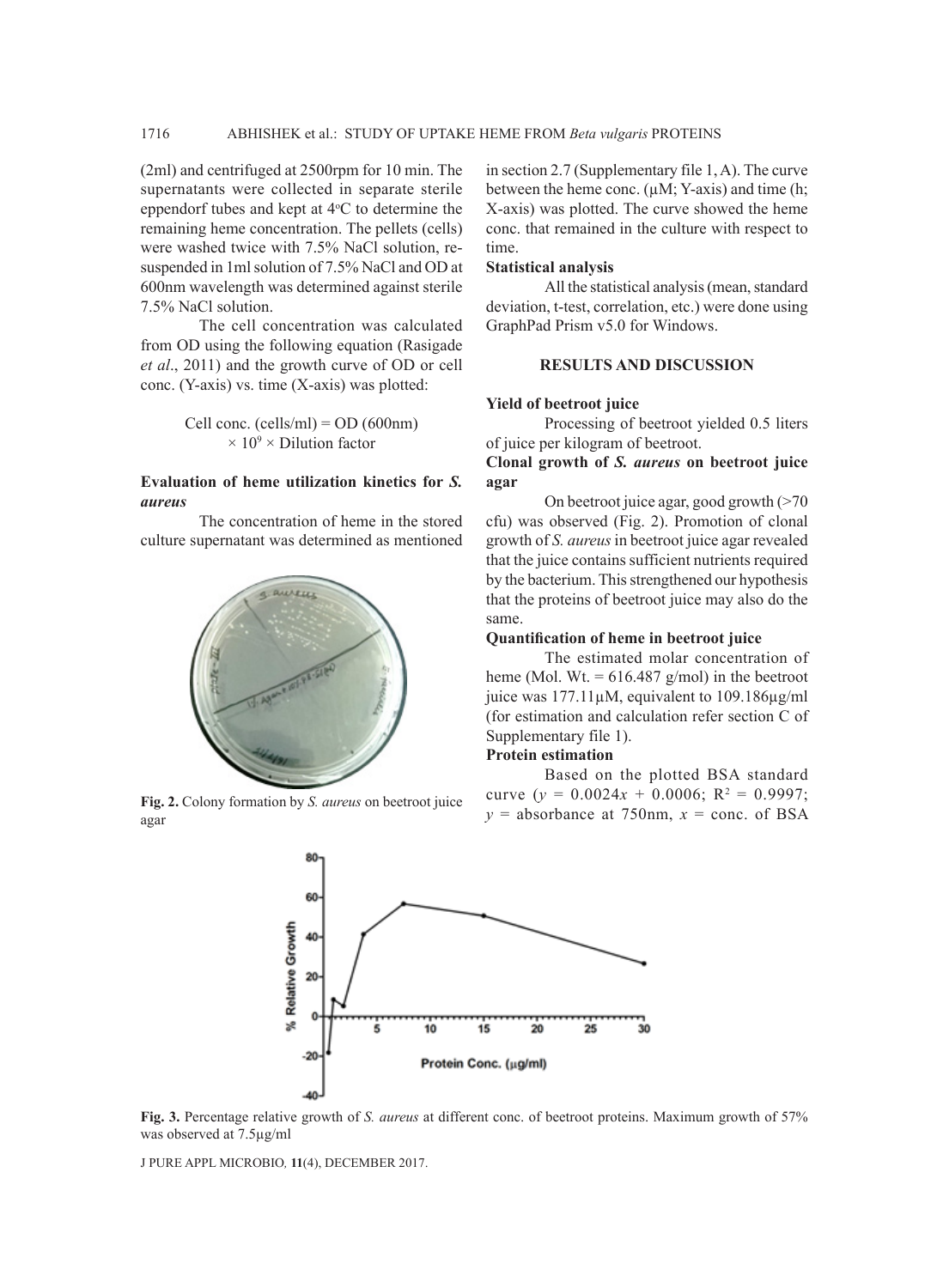$(\mu g/ml)$ , the concentration of protein in the solution was calculated. The estimated concentration of protein in the solution was 600µg/ml. Therefore, the amount of the protein in the collected 35ml solution was 21mg.

#### **Effect of heme proteins on growth of** *S. aureus*

As shown in figure 3, the maximum relative growth (57%) of the bacteria was observed at 7.5µg/ml protein conc., which indicated that the growth in the nutrient broth enriched with 7.5µg/ml beetroot protein was greater than that in the nutrient broth by 57%. Hence, we considered 6µg/ml as the optimized concentration.

## **Growth kinetics of** *S. aureus*

The growth curve of *S. aureus* in the nutrient broth enriched with 6µg/ml beetroot protein is shown in figure 4. The statistical analysis of the growth kinetics showed a specific growth rate ( $\mu$ ) of 1.767 $\pm$ 0.017 at 95% confidence interval, indicating a doubling time of 24 minutes.

# **Heme utilization kinetics**

The heme utilization curve of *S. aureus*  (figure 5) shows the decreasing molar concentration of heme in the medium with respect to time. The decrease in the heme conc. in the medium is equal to the heme utilized by the cells. Thus, the rate of



**Fig. 4.** Growth curve of *S. aureus* in nutrient medium enriched with 6µg/ml beetroot protein on a semi-log scale. Y-axis represents the logarithmic values of the cell conc. (cells/ml)



**Fig. 5.** Heme uptake kinetics for *S. aureus*. The curve represents decreasing conc. of heme in the culture with respect to time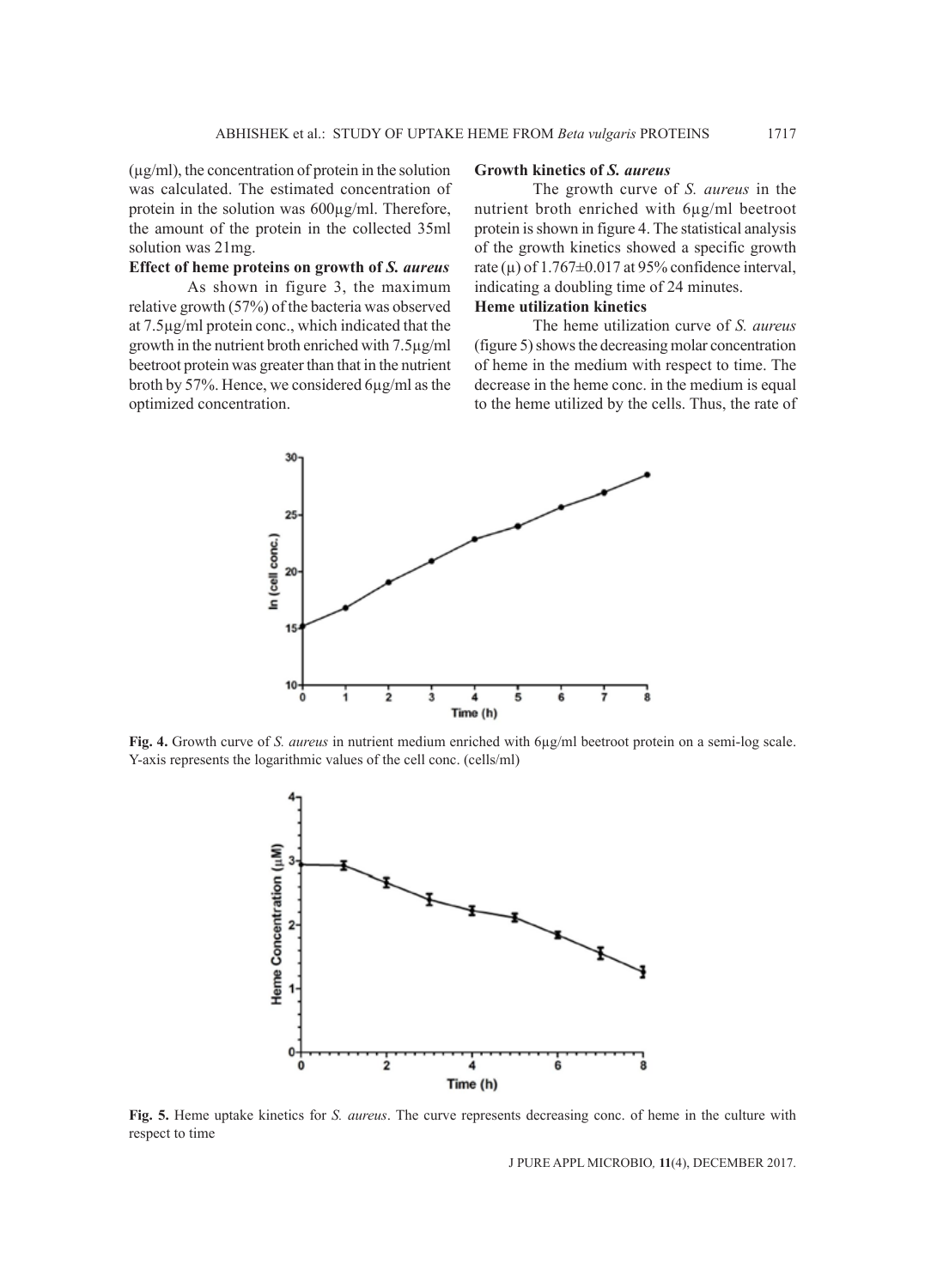decrease in the heme conc. is equal to the rate of heme utilized by the bacteria. Statistical analysis of the curve revealed that heme utilization by the bacteria is a zeroth order kinetics with a constant rate of  $0.19 \pm 0.0042 \mu Mh^{-1}$ .

The logarithmic increase in the bacterial concentration and the corresponding linear decrease in the heme concentration indicate that the heme requirement of *S. aureus* decreases exponentially with increase in the cell concentration.

#### **DISCUSSION**

In various oxidoreductase proteins (Class I enzymes), heme is a prosthetic group whose central metal has high affinity for oxygen. Being a compound, its structure remains same in almost all the heme-proteins. In plants, heme is present in several proteins, like chlorophyll, cytochrome c oxidase, peroxidase, catalase and plant haemoglobins (Dekock *et al*., 1960). The presence of non-symbiotic hemoglobin in the beetroot and its similarity with the human neuroglobin (Leiva-Eriksson *et al*., 2014) directed us to determine the heme concentration in the beetroot juice.

After a successful attempt of culturing the bacteria on the beetroot agar medium, when tested with a wide range of beetroot protein concentration in the nutrient broth medium, the cells showed elevated level of growth in comparison to that in nutrient broth itself. Maximum growth was observed at concentration 7.5 µg/ml. This was considered as optimum concentration for growth of *S. aureus*.

Determination of growth kinetics at optimized concentration of beetroot protein revealed the doubling time (25 minutes) of *S. aureus* in the enriched medium. Further, determination of heme uptake revealed that decline in the heme concentration followed zeroth order kinetics and was constant throughout the process for at least 8 hours. This explained that with increase in the population density, the rate of heme uptake dropped. This can be concluded as the cells require more heme at early stage (lag-phage and early log-phase) of their growth cycle. The studies on the biochemical pathways and molecular mechanisms of *S. aureus* are to be carried out for uptake of heme from plant source.

#### **CONCLUSION**

This study confirms our hypothesis (Suman *et al*., 2015) that apart from blood, the hemolytic micro-organism, *S. aureus*, can also uptake heme from plant derivatives. However, this study needs to be done on other hemolytic micro-organisms. This study also opens a window to develop a blood-free, plant-based system for characterizing the haemolytic activity of the microorganisms.

### **REFERENCES**

- 1. Anand, C.R., Gordon, H., Shaw, H., Fonseca, K., Olsen, M.. Pig and goat blood as substitutes for sheep blood in blood-supplemented agar media. *J. Clin. Microbiol.,* 2000; **38**: 591-594.
- 2. Animal Welfare Advisory Committee NZ.. Guidelines for the welfare of livestock from which blood is commercially harvested for commercial and research purposes, Biosecurity New Zealand, NZ, 1996.
- 3. Balls, M., Goldberg, A. M., Fentem, J. H., Broadhead, C. L., Burch, R. L., *et al*.. The three Rs: the way forward. The report and recommendations of ECVAM Workshop 11. *ATLA.,* 1995; **23**: 838-866.
- 4. deGraw, W. A., Kern, M. D., King, J. R.. Seasonal changes in the blood composition of captive and free-living White-crowned sparrows. *J. Comp. Physiol.,* 1979; **129**: 151-162.
- 5. Gratten, M., Battistutta, D., Torzillo, P., Dixon, J. Manning, K. Comparison of goat and horse blood as culture medium supplements for isolation and identification of *Haemophilus influenzae* and *Streptococcus pneumoniae* for upper respiratory tract secretions. *J. Clin. Microbiol.,* 1994.; **32**: 2871–2872.
- 6. Hille, S.. The effect of environmental and endogenous factors on blood constituents of rainbow trout (*Salmo gairdneri*)—I. Food content of stomach and intestine. *Comp. Biochem. Phys. A.,* 1984; **77**: 311-314.
- 7. Krumwiede, E., Kuttner, A. G.. A growth inhibitory substance for the influenza group of organisms in the blood of various animal species. The use of the blood of various animals as a selective medium for the detection of haemolytic *Streptococci* in throat cultures. *J. Exp. Med.,*  1938; **67**: 429-441.
- 8. Lee, C. B.. Quelling the red menace: heme capture by bacteria. *Mol. Microbiol.,* 1995; **18**: 383–390.